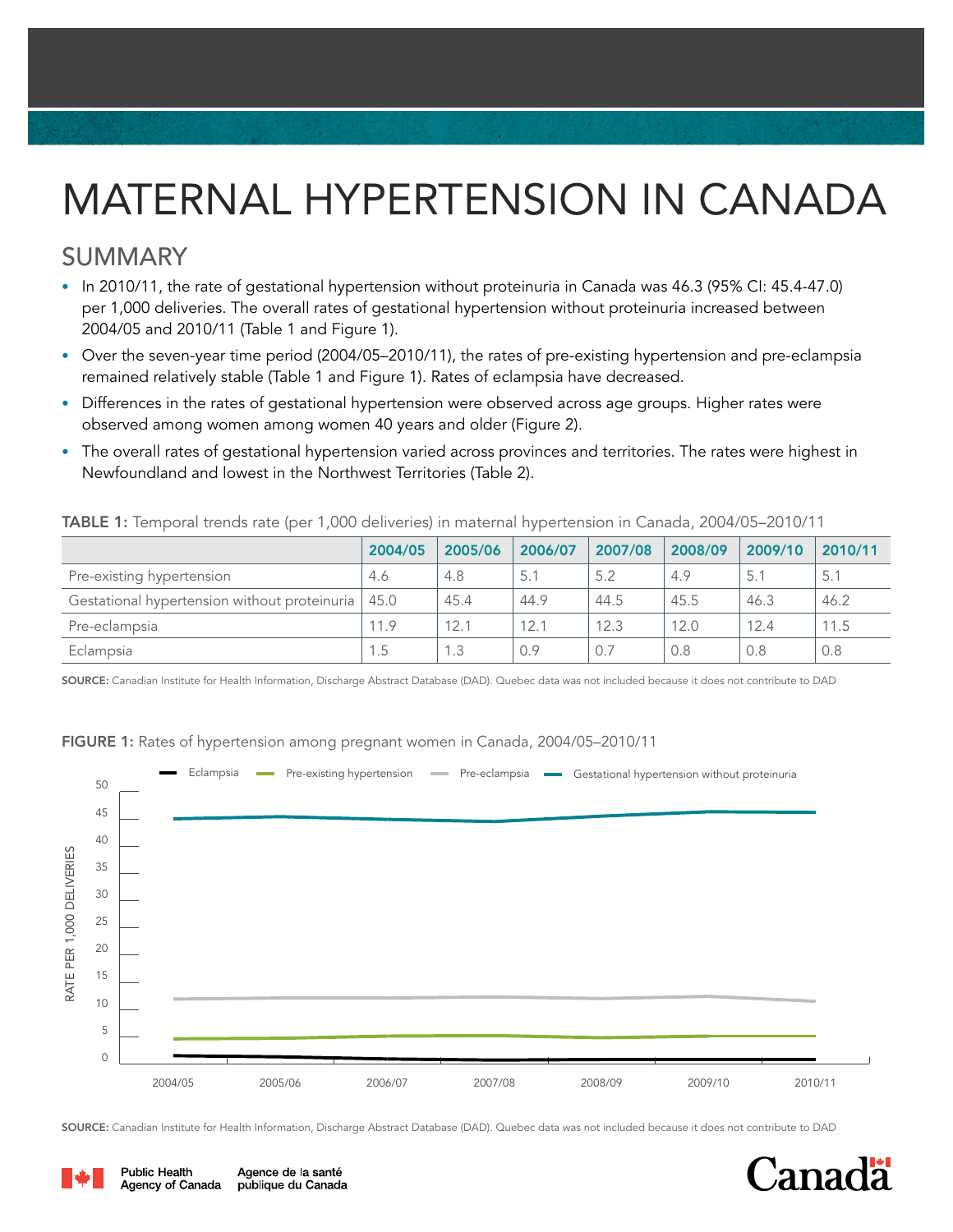

FIGURE 2: Rate of gestational hypertension (without proteinuria) by age group in Canada, 2004/05-2010/11

SOURCE: Canadian Institute for Health Information, Discharge Abstract Database (DAD). Quebec data was not included because it does not contribute to DAD

| <b>IADLE 2.</b> Nates of gestational hyperterision (without proteinuna) by province and territory in Canada, 2004/00–2010/11 |                                  |               |  |  |  |  |  |
|------------------------------------------------------------------------------------------------------------------------------|----------------------------------|---------------|--|--|--|--|--|
| <b>PROVINCE/TERRITORY</b>                                                                                                    | <b>RATE PER 1,000 DELIVERIES</b> | <b>95% CI</b> |  |  |  |  |  |
| Newfoundland and Labrador                                                                                                    | 68.8                             | 66.0-71.7     |  |  |  |  |  |
| Prince Edward Island                                                                                                         | 59.3                             | 54.5–64.4     |  |  |  |  |  |
| Nova Scotia                                                                                                                  | 60.5                             | 58.6-62.5     |  |  |  |  |  |
| New Brunswick                                                                                                                | 47.4                             | 45.5-49.3     |  |  |  |  |  |
| Ontario                                                                                                                      | 42.1                             | $41.7 - 42.5$ |  |  |  |  |  |
| Manitoba                                                                                                                     | 54.1                             | $52.7 - 55.5$ |  |  |  |  |  |
| Saskatchewan                                                                                                                 | 48.0                             | 46.6-49.5     |  |  |  |  |  |
| Alberta                                                                                                                      | 50.7                             | $49.9 - 51.4$ |  |  |  |  |  |
| British Columbia                                                                                                             | 40.3                             | $39.6 - 41.1$ |  |  |  |  |  |
| Yukon                                                                                                                        | 40.8                             | $33.2 - 49.7$ |  |  |  |  |  |
| Northwest Territories                                                                                                        | 32.9                             | $28.3 - 38.0$ |  |  |  |  |  |
| Nunavut                                                                                                                      | 54.9                             | $46.3 - 64.6$ |  |  |  |  |  |
| Canada                                                                                                                       | 45.4                             | $45.1 - 45.7$ |  |  |  |  |  |

| TABLE 2: Rates of gestational hypertension (without proteinuria) by province and territory in Canada, 2004/05–2010/11 |  |  |  |
|-----------------------------------------------------------------------------------------------------------------------|--|--|--|
|                                                                                                                       |  |  |  |

SOURCE: Canadian Institute for Health Information, Discharge Abstract Database (DAD). Quebec data was not included because it does not contribute to DAD